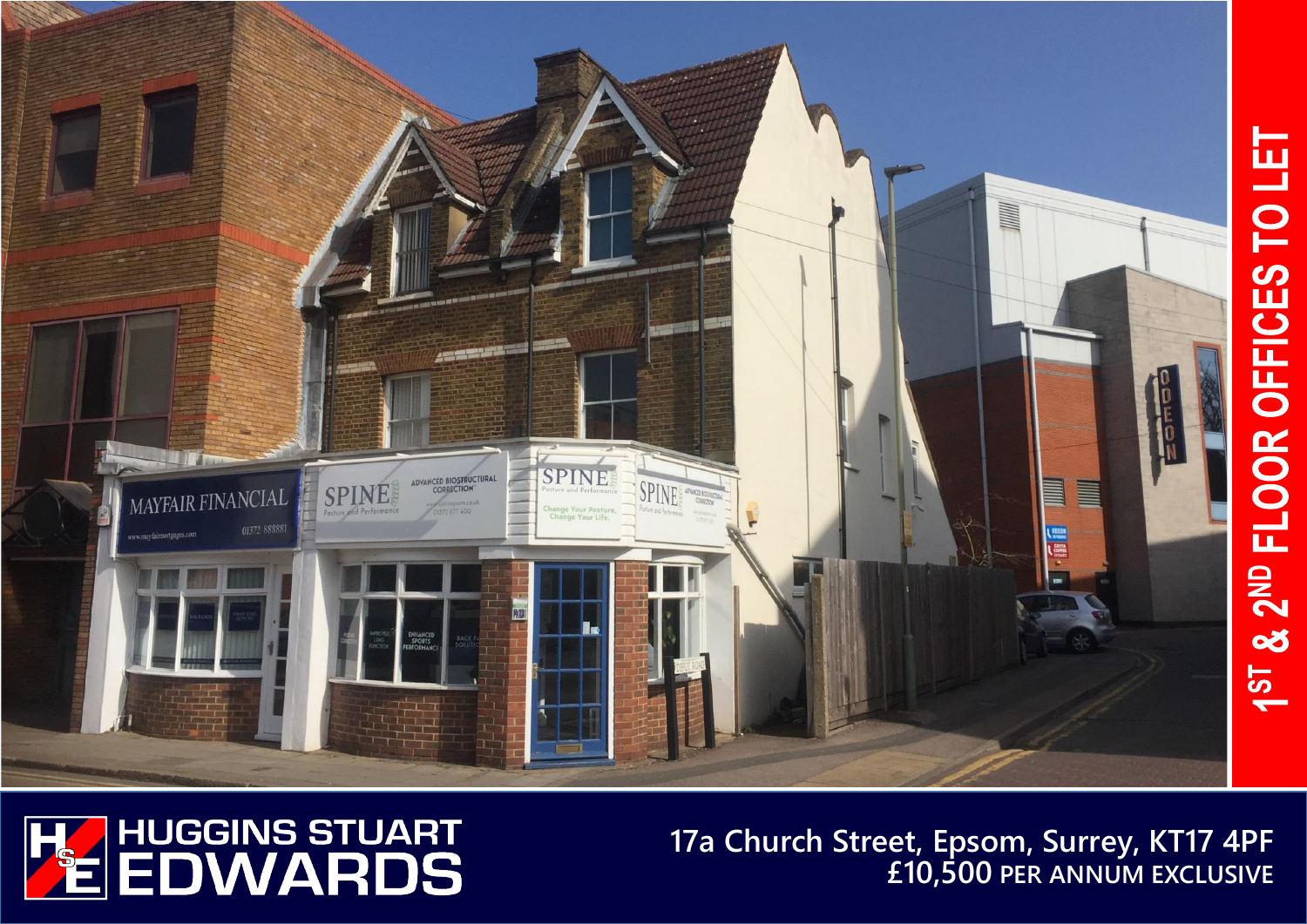# **17a Church Street, Epsom, Surrey, KT17 4PF TO LET Approx 545 sqft (50.64 sqm)**

#### **DESCRIPTION**

Well-presented 1st & 2nd floor offices to let in a prominent corner position on Church Street. The property benefits from allocated parking, central heating, male and female WCs and its own private ground floor entrance at the rear.

| $1st$ Floori | $271$ sqft | $25.18$ sqm |
|--------------|------------|-------------|
| $2nd$ Floor  | $274$ sqft | $25.46$ sqm |
| <b>TOTAL</b> | 545 sqft   | 50.64 sqm   |

#### **RENT**

£10,500 per annum exclusive

## **LEASE**

New lease to exclude the security of tenure and compensation provisions of the Landlord & Tenant Act 1954 Part II. Term to be agreed.

## **LOCATION**

Epsom is located approximately 17 miles south west of Central London. It is ideally positioned for access to the national motorway network via the M25 (Junction 9 at Leatherhead). The town also benefits from a regular rail service to both London Waterloo and London Victoria (approx. 35 minute journey). The property is situated on the corner of Church Street &

Depot road, a short distance from the High Street and Upper High Street. There is a large public car park situated in Depot Road.

# **RATES**

Rateable value: £7,200 Non-domestic uniform rates payable at 49.9p in the £ (2022/23).

# **EPC**

Energy rating  $D - 100$ .

#### **LEGAL COSTS**

Each party to bear their own legal costs.

#### **VIEWING**

Strictly by appointment via sole agents Huggins Stuart Edwards.

# **CONTACT**

Huggins Stuart Edwards - Epsom Office Apex House, 10 West Street, Epsom, KT18 7RG T: 01372 740555 E: epsom@hsedwards.co.uk

# **DATE**

April 2022

# **FOLIO NUMBER**

30114

**SUBJECT TO CONTRACT Important: See Disclaimer Notice to the Right**.



# **HUGGINS STUART EDWARDS**

# **COMMERCIAL ESTATE AGENTS PROPERTY CONSULTANTS**

APEX HOUSE 10 WEST STREET EPSOM KT18 7RG **01372 740555**

102-104 HIGH STREET **CROYDON** CR9 1TN **020 8688 8313**

Huggins Stuart Edwards Commercial Ltd is a limited company registered in England & Wales. Company number 12280950. Registered office: Apex House, 10 West Street, Epsom, KT18 7RG. Huggins Stuart Edwards Commercial Ltd for themselves and for vendors or lessors of this property whose agents they are give notice that the particulars are set out as general outline only for the guidance of intended purchasers or lessees, and do not constitute, nor constitute part of, an offer or contract. All descriptions, dimensions, reference to condition and necessary permissions for use and occupation, and other details are given without responsibility and any intending purchasers or lessees should not rely on them as statements or representations of fact but must satisfy themselves by inspection or otherwise as to the correctness of each of them. No person in the employment of Huggins Stuart Edwards Commercial Ltd has any authority to make or give any representation or warranty whatsoever in relation to this property. Unless otherwise stated, all prices and rents are quoted<br>exclusive of Value Added Tax (VAT). Any intending purchasers or lessees must satisfy themselves<br>independently as viewing. Huggins Stuart Edwards Commercial Ltd have not made any investigations into the existence or otherwise of any issues concerning pollution and potential land, air or water contamination or tested any of the services and no warranty is given or implied. The purchasers or lessees are responsible for making their own enquiries in these regards.

# **www.hsedwards.co.uk**